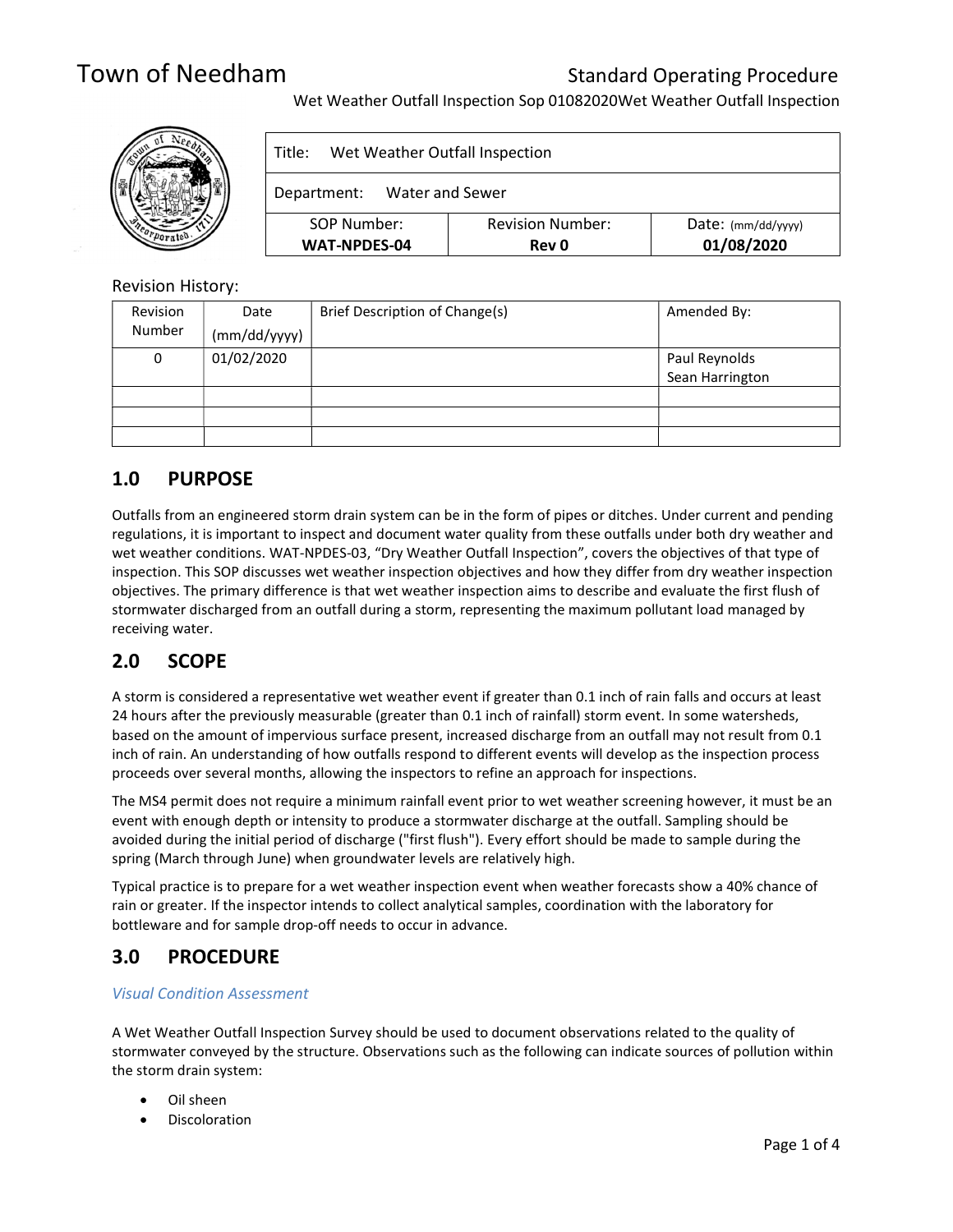Wet Weather Outfall Inspection Sop 01082020Wet Weather Outfall Inspection

• Trash and debris

For any visual observation of pollution in a stormwater outfall discharge, an investigation into the pollution source should occur, but the following are often true:

- 1. Foam: indicator of upstream vehicle washing activities, or an illicit discharge.
- 2. Oil sheen: result of a leak or spill.
- 3. Cloudiness: indicator of suspended solids such as dust, ash, powdered chemicals and ground up materials.
- 4. Color or odor: Indicator of raw materials, chemicals, or sewage.
- 5. Excessive sediment: indicator or disturbed earth of other unpaved areas lacking adequate erosion control measures.
- 6. Sanitary waste and optical enhancers (fluorescent dyes added to laundry detergent and some toilet paper): indicators of illicit discharge.
- 7. Orange staining: indicator of high mineral concentrations.

Many of these observations are indicators of an illicit discharge. Examples of illicit discharges include: crossconnections of sewer services to engineered storm drain systems; leaking septic systems; intentional discharge of pollutants to catch basins; combined sewer overflows; connected floor drains; and sump pumps connected to the system (under some circumstances). Additional guidelines for illicit discharge investigations are included in WAT-NPDES-02, "Locating Illicit Discharges".

The Wet Weather Outfall Inspection Survey includes fields where these and other specific observations can be noted. The inspector shall indicate the presence of a specific water quality indicator or parameter by marking "Yes". If "Yes" is marked, provide additional details in the comments section. If the indictor in question is not present mark "No".

Within the comments section, provide additional information about recorded precipitation totals, or more detailed descriptions of observations made during the inspection and corrective actions taken.

### General Procedure for Outfall Screening

The Town will record the following information and will include it in the summary report:

- Unique identifier,
- Receiving water,
- Date of most recent inspection,
- Dimensions,
- Shape,
- Material (concrete, PVC),
- Spatial location (latitude and longitude with a minimum accuracy of +/-30 feet,
- Physical condition,
- Indicators of potential non-stormwater discharges (including presence or evidence of suspect flow and sensory observations such as odor, color, turbidity, floatables, or oil sheen).

If an outfall/interconnection is inaccessible or submerged, the Town will proceed to the first accessible upstream manhole or structure for the observation and report the location with the screening results.

### General Procedure for Outfall Sampling

If no flow is observed, but evidence of illicit flow exists, the Town will revisit the outfall during dry weather within one week of the initial observation, if practicable, to perform a second dry weather screening and sample any observed flow.

Where dry weather flow is found at an outfall/interconnection, at least one (1) sample will be collected and analyzed at a minimum for:

- Ammonia,
- Chlorine,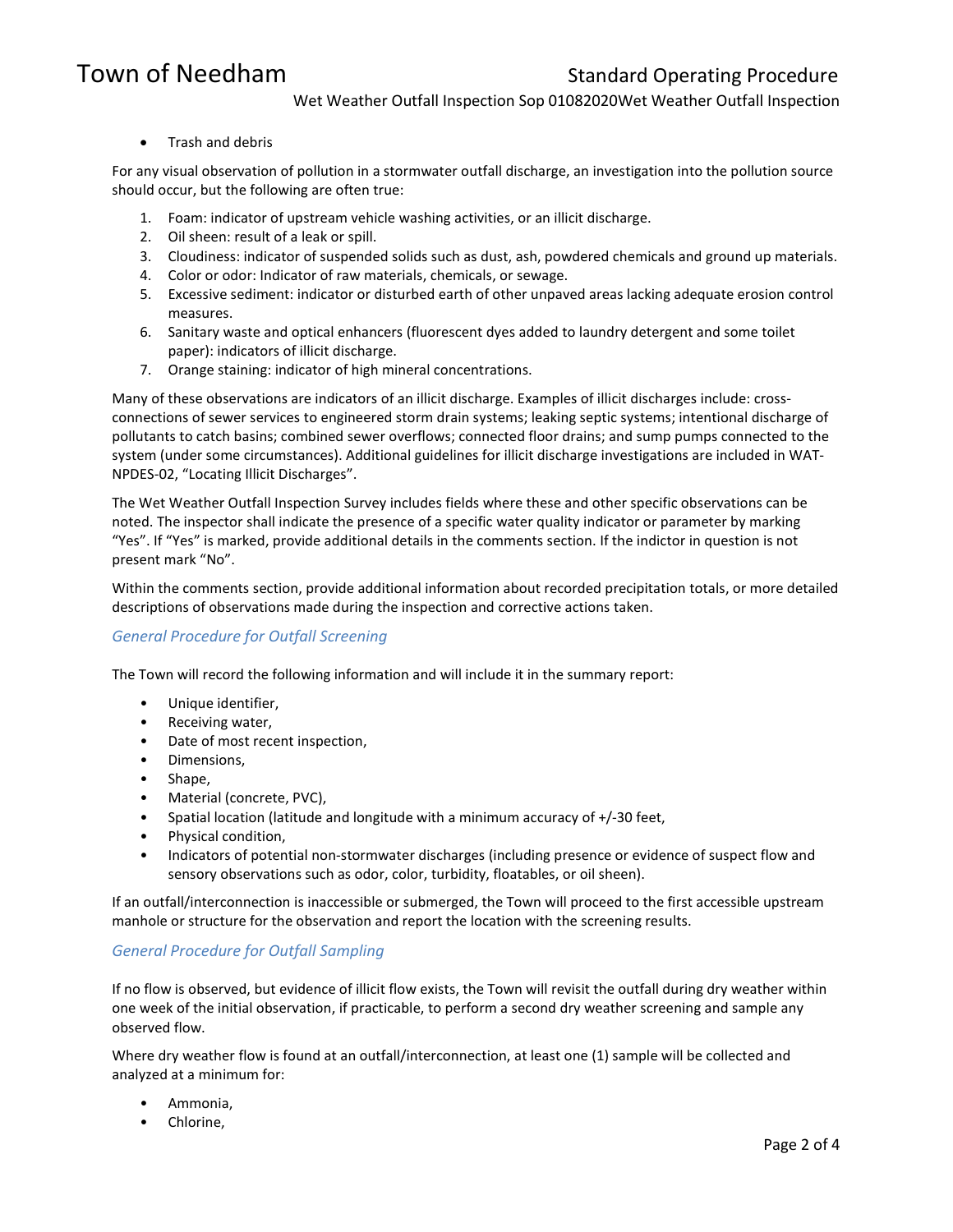Wet Weather Outfall Inspection Sop 01082020Wet Weather Outfall Inspection

- Conductivity,
- Salinity,
- E. coli (freshwater receiving water) or enterococcus (saline or brackish receiving water),
- Surfactants (such as MBAS),
- Temperature, and
- Pollutants of concern; where the discharge is directly into a water quality limited water or a water subject to an approved TMDL the sample will be analyzed for the pollutant(s) identified as the cause of the impairment.

All analyses with the exception of indicator bacteria and pollutants of concern can be performed with field test kits or field instrumentation.

### Conditional and Qualitative Considerations

Although many of the parameters listed above are considered to be indicators of illicit discharge, the presence of a parameter is not absolute evidence of an illicit discharge.

Some of these indicators may occur naturally. Orange staining may be the result of naturally occurring iron, and therefore unrelated to pollution. Foam can be formed when the physical characteristics of water are altered by the presence of organic materials. Foam is typically found in waters with high organic content such as bog lakes, streams that originate from bog lakes, productive lakes, wetlands, or woody areas. To determine the difference between natural foam and foam cause by pollution, consider the following:

- 1. Wind direction or turbulence: natural foam occurrences on the beach coincide with onshore winds. Often, foam can be found along a shoreline and/or on open waters during windy days. Natural occurrences in rivers can be found downstream of a turbulent site.
- 2. Proximity to a potential pollution source: some entities including the textile industry, paper production facilities, oil industries, and firefighting activities work with materials that cause foaming in water. If these materials are released to a water body in large quantities, they can cause foaming. Also, the presence of silt in water, such as from a construction site can cause foam.
- 3. Feeling: natural foam is typically persistent, light, not slimy to the touch.
- 4. Presence of decomposing plants or organic material in the water.

Some of the indicators can have multiple causes or sources. For example, both bacteria and petroleum can create a sheen on the water surface. The source of the sheen can be differentiated by disturbing it, such as with a pole. A sheen caused by oil will remain intact and move in a swirl pattern; a sheen caused by bacteria will separate and appear "blocky". Bacterial or naturally occurring sheens are usually silver or relatively dull in color and will break up into a number of small patches of sheen. The cause may be presence of iron, decomposition of organic material or presence of certain bacteria. Bacterial sheen is not a pollutant but should be noted.

Optical enhancers at high concentrations are sometimes visible to the naked eye as a bluish-purple haze in the water. However, due to physiological variation of the human eye, not all inspectors may be able to identify the presence of these materials, and quantitative testing is the preferred method to confirm the presence of these compounds. Optical enhancers are typically detected through the use of clean, white cotton pads placed within the discharge for several days, dried, and viewed under a fluorometer. If the cotton pad fluoresces, optical enhancers are assumed to be present. The magnitude of the fluorescence, as measured in fluorescent units, can be used to correlate the concentration of optical enhancers in water to other samples collected locally.